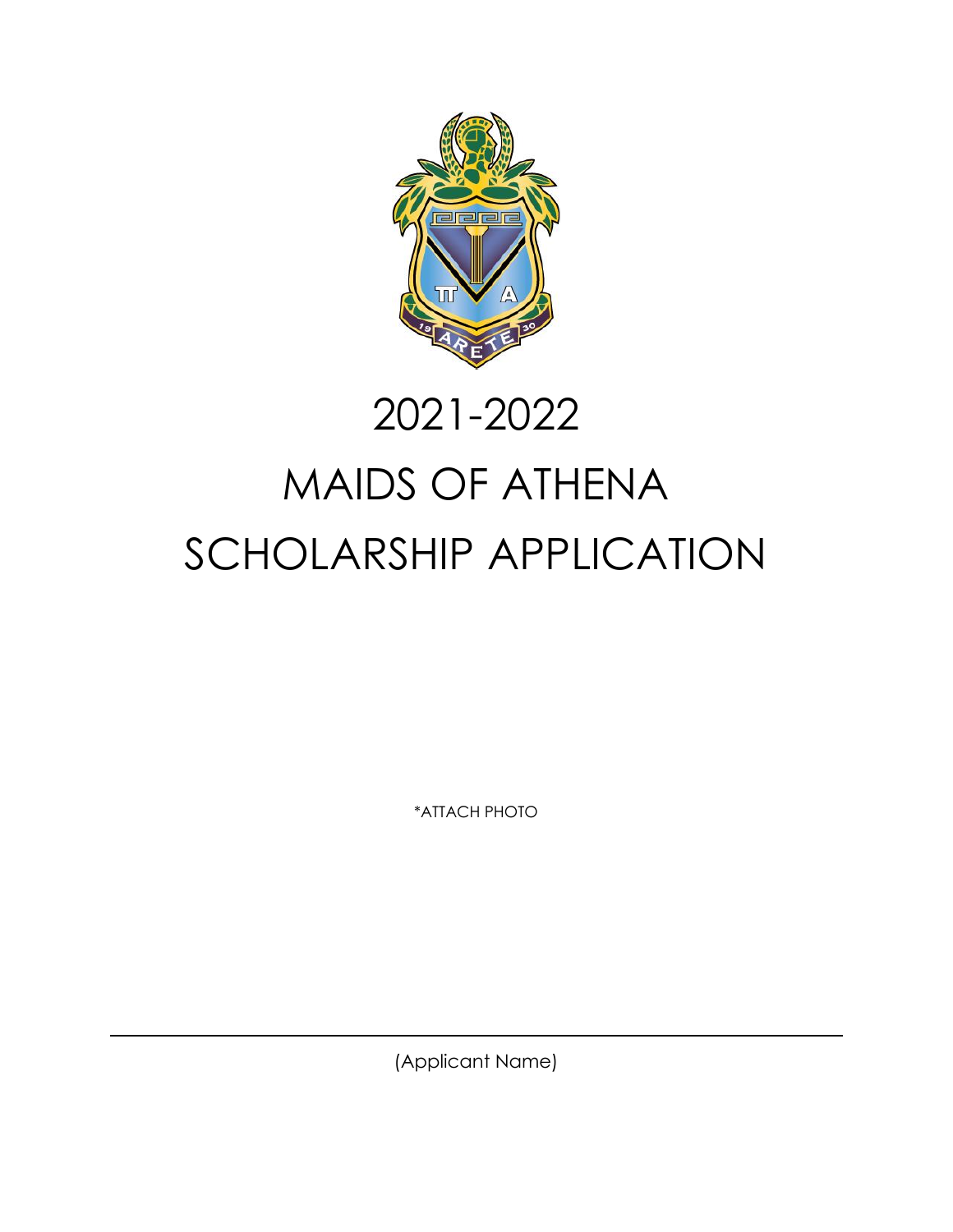# **SUPPLEMENTAL APPLICATION MATERIALS**

For the 2021 - 2022 Maids of Athena scholarship application, please submit the following supplemental information along with the below application:

- A typed personal statement regarding your involvement in the Maids of Athena and how you, as a member of the Order, perpetuate the goals and values of the Order: Truth, Goodness, and Beauty. Consider also including how your involvement in the Maids of Athena embraces the following goals and principles: Sisterhood, Service, Citizenship, Hellenism, Family, and Arete or Virtue. **Minimum words: 500**
- A current resume

# **APPLICATION SUBMISSION**

Applications may be submitted in the following ways:

- Via Email to [stephanie@ahepa.org.](mailto:stephanie@ahepa.org) If submitting your application via email, please submit it as one single PDF file, with all application components included. If you do not have the ability to compile a PDF, please submit all components of your application in a single compressed .zip folder to ensure that no part of your application is lost. Please do not send photos of documents. Applications must be submitted by **MAY 31, 2022.**
- Via USPS/FedEx/UPS. If mailed, we recommend that applications **DO NOT REQUIRE SIGNATURE ON DELIVERY**. Additionally, we suggest to add a return receipt or tracking to your application in order to make sure it is received. It must be postmarked no later than **MAY 31, 2022**.

Submit Applications to:

MOA National Scholarship Chairperson Stephanie Maniatis, PGP 731 Fallsgrove Drive, #7133 Rockville, MD 20850

stephanie@ahepa.org

If you have any questions, please feel free to contact National Scholarship Chairperson, MOA Past Grand President Stephanie Maniatis at stephanie@ahepa.org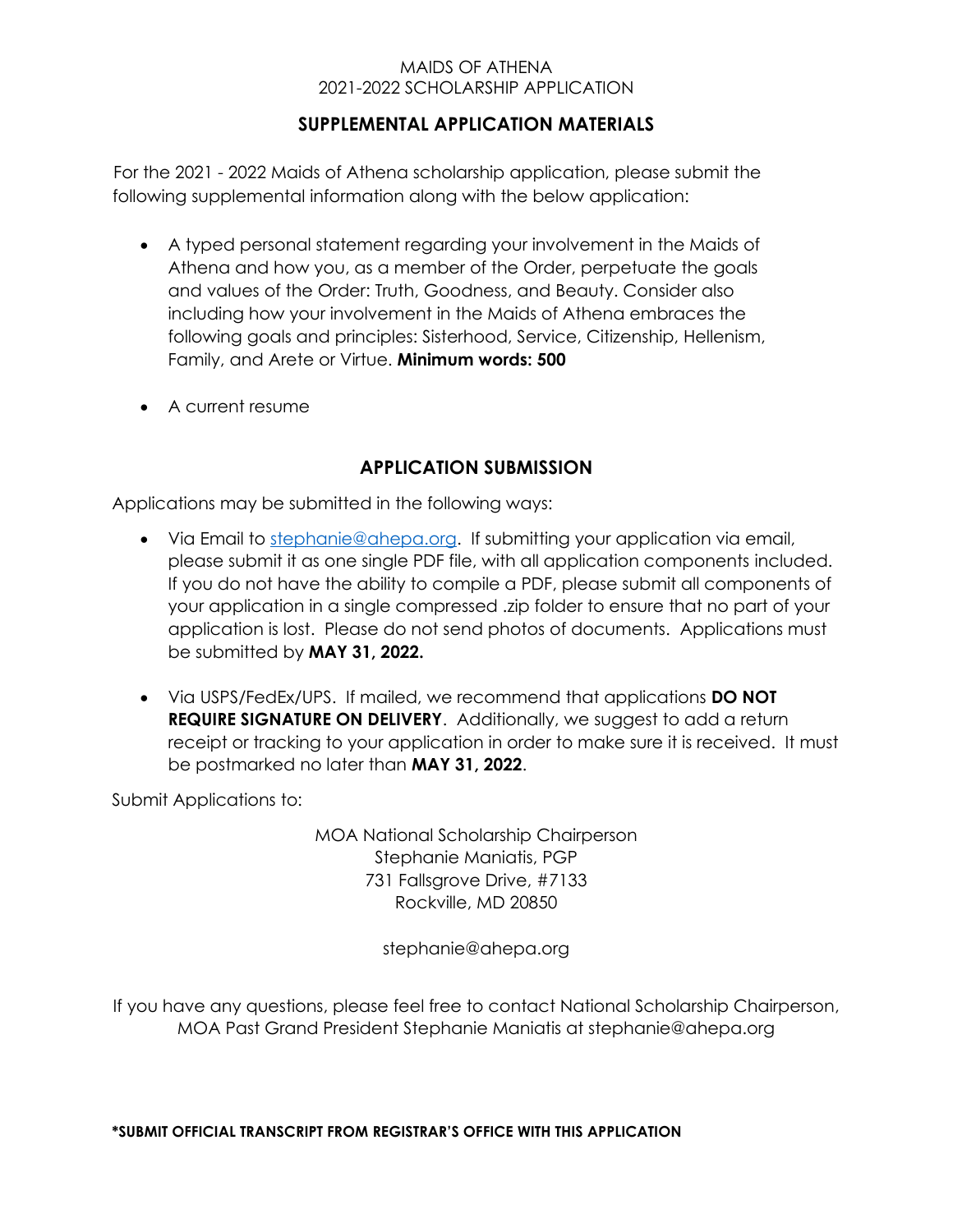# **SCHOLARSHIP AWARDS**

| ❖ Archbishop Demetrios Scholarship                                        | \$500  |
|---------------------------------------------------------------------------|--------|
| $\div$ Past Executive Director of AHEPA Tim Maniatis Memorial Scholarship | \$1000 |
| ❖ National Maids of Athena Scholarship                                    | \$1000 |

# **ELIGIBILITY**

Eligibility for the scholarship's awards will be determined based on the requirements outlined below:

- o Must be a member of the Maids of Athena in good standing for the current year. Please consult the MOA Constitution regarding requirements for being a member in good standing.
- o Applicant must be a graduating high school senior planning to attend an accredited college or university OR a current undergraduate or graduate student.
- o Sponsoring Chapter must have paid Chapter obligations in order for applicants to be eligible.

# **APPLICATION PROCESS RULES**

- o The application and transcript must be postmarked by **May 31st, 2022.** Applicants have the option to submit their materials by registered mail or email. All mail must have a return receipt or tracking method to ensure it was delivered.
- o An applicant must submit an official transcript issued by the registrar's office of their school.
	- o If the transcript will not be submitted with the application (i.e., sent directly from the school), please email the scholarship chairperson to let her know in order to avoid having a submission disqualified due to missing material.
- o The application must contain chapter endorsements for the applicant, verifying that the applicant is a member in good standing of the stated chapter.
- o At least two winners will be selected from a valid application pool.

#### **JUDGING CRITERIA**

- o Applicants are judged in the following areas: Maids of Athena Participation, Academic Merit, and Financial Aid.
- o All requirements must be met, and all questions answered, or the applicant will be disqualified.
- o An independent set of judges will be selected. These judges will choose the winners based on the criteria above. **The judges will not be members of the AHEPA Family**.
- o The scholarship chairperson will notify applicants about the final decision via mail.
- o An acceptance letter or proof of enrollment must be submitted by the winners.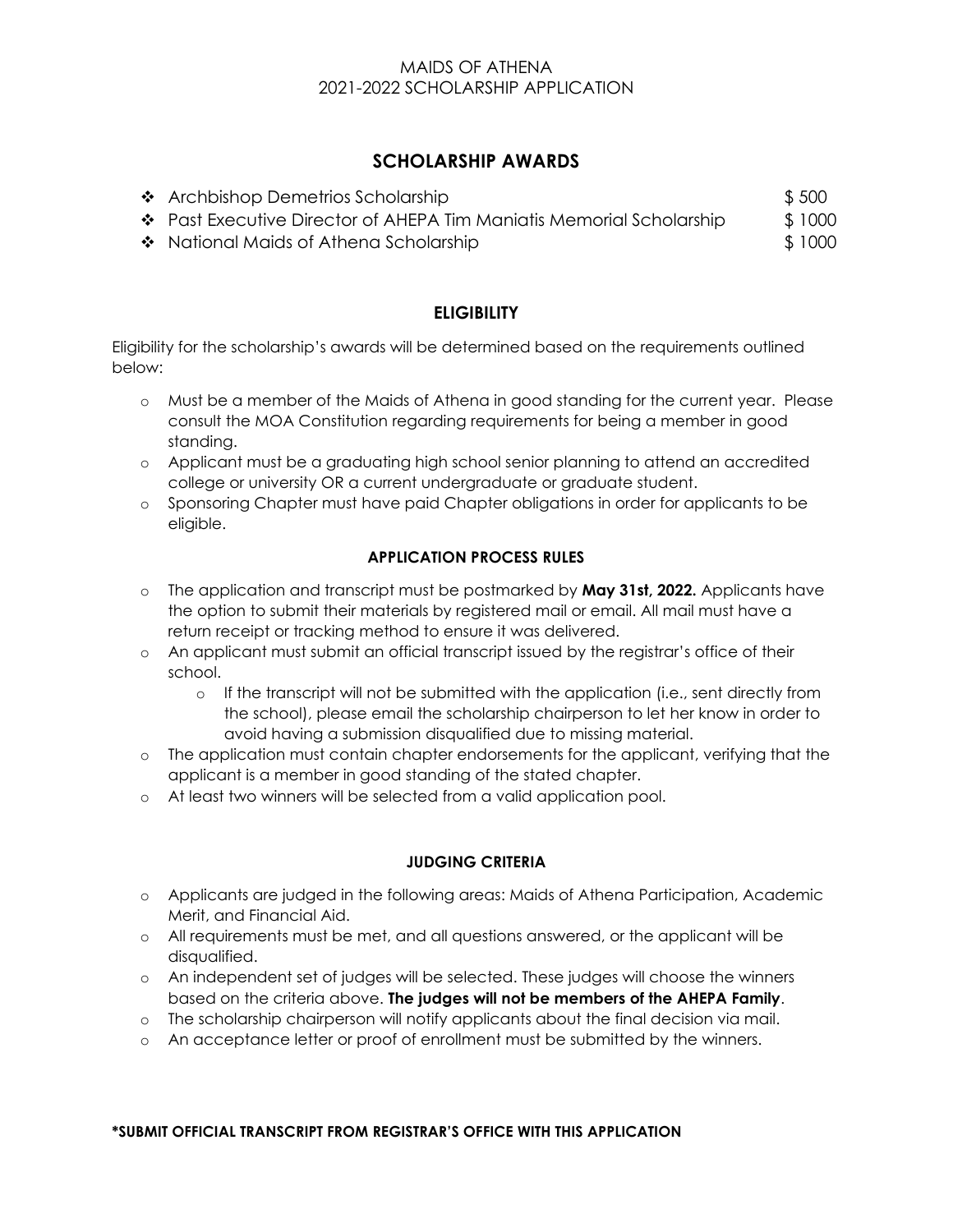# **PERSONAL INFORMATION**

| PHONE:<br><u> 1989 - Johann Stoff, amerikansk politiker (d. 1989)</u>                                       |            |                                                                                                                       |
|-------------------------------------------------------------------------------------------------------------|------------|-----------------------------------------------------------------------------------------------------------------------|
| ADDRESS:<br><u> 1989 - Johann Stoff, amerikansk politiker (d. 1989)</u>                                     |            |                                                                                                                       |
| EMAIL:                                                                                                      |            |                                                                                                                       |
|                                                                                                             |            |                                                                                                                       |
| <b>FATHER'S NAME:</b>                                                                                       |            | <u> 1999 - Jan James James James James James James James James James James James James James James James James J</u>  |
| <b>ESTIMATED GROSS INCOME:</b>                                                                              |            | <u> 1989 - Johann Stoff, deutscher Stoff, der Stoff, der Stoff, der Stoff, der Stoff, der Stoff, der Stoff, der S</u> |
| <b>OCCUPATION:</b>                                                                                          |            |                                                                                                                       |
| IS HE A MEMBER OF AHEPA?                                                                                    | <b>YES</b> | <b>NO</b>                                                                                                             |
| IF YES, CHAPTER NAME AND NUMBER:                                                                            |            | the control of the control of the control of the control of the control of the control of the control of              |
|                                                                                                             |            |                                                                                                                       |
| <b>MOTHER'S NAME:</b>                                                                                       |            |                                                                                                                       |
| <b>ESTIMATED GROSS INCOME:</b>                                                                              |            | <u> 1989 - Johann Stein, marwolaethau a bhann an t-Amhain an t-Amhain an t-Amhain an t-Amhain an t-Amhain an t-A</u>  |
| <b>OCCUPATION:</b>                                                                                          |            |                                                                                                                       |
| IS SHE A DAUGHTER OF PENELOPE?                                                                              | <b>YES</b> | <b>NO</b>                                                                                                             |
| IF YES, CHAPTER NAME AND NUMBER:                                                                            |            | <u> 1989 - Johann Barbara, martxa alemaniar amerikan a</u>                                                            |
| <b>PARENTS</b><br>I LIVE WITH:<br><b>GUARDIAN</b><br>MYSELF AND/OR WITH ROOMMATES                           |            |                                                                                                                       |
| <b>GRADUATING HS SENIOR</b><br><b>I AM CURRENTLY A:</b><br>UNDERGRADUATE STUDENT<br><b>GRADUATE STUDENT</b> |            |                                                                                                                       |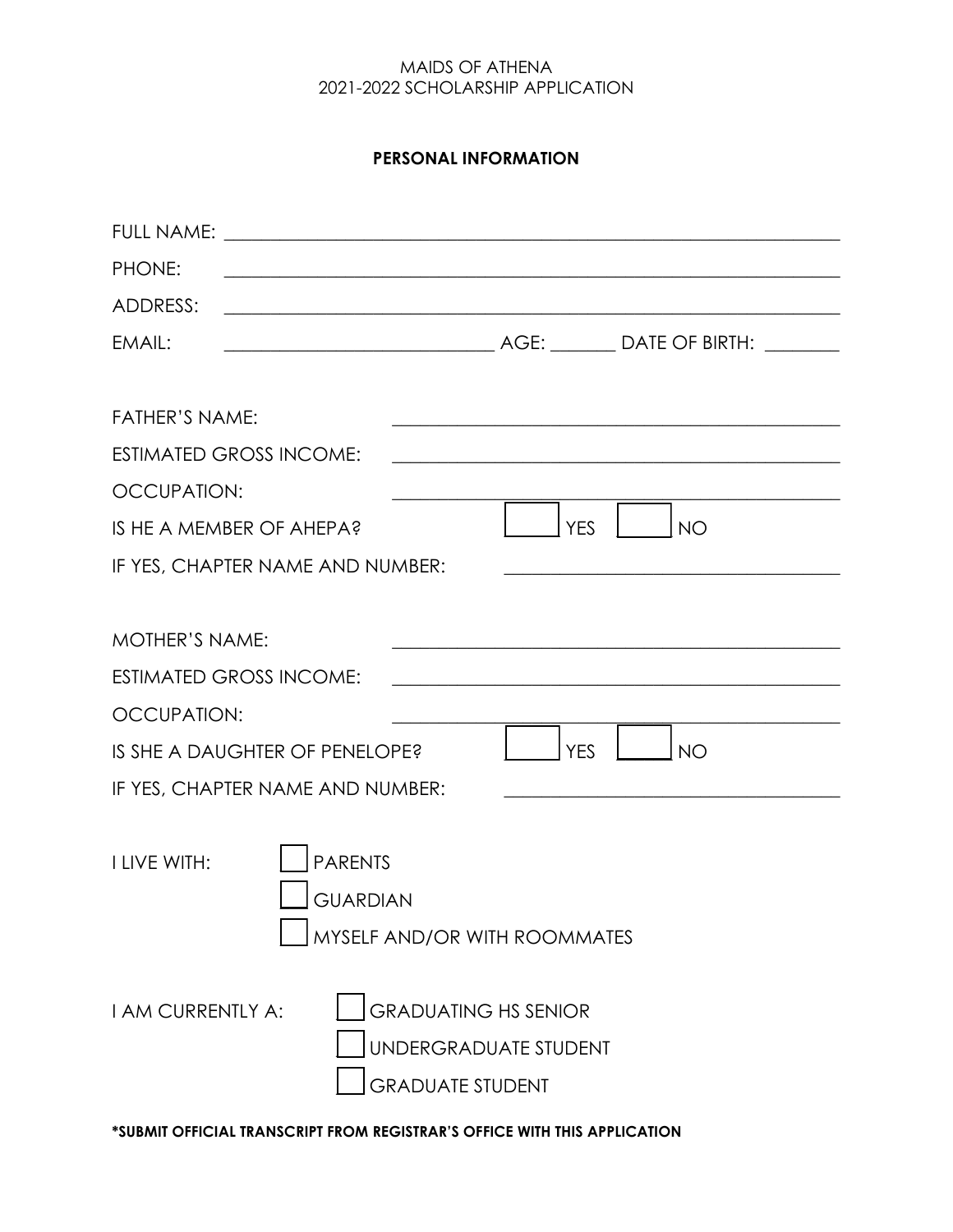# **CHAPTER INFORMATION**

| LOCATION:                                                                                          |  |
|----------------------------------------------------------------------------------------------------|--|
| CHAPTER MEETINGS ATTENDED THIS YEAR: ___________ OUT OF _______                                    |  |
| LIST ANY ELECTED AND/OR APPOINTED CHAPTER OFFICES YOU HAVE HELD AND THE<br>CORRESPONDING YEAR(S):  |  |
| <b>DISTRICT INFORMATION</b>                                                                        |  |
| NUMBER OF DISTRICT CONVENTIONS ATTENDED AS A DELEGATE:                                             |  |
| NUMBER OF DISTRICT CONVENTIONS ATTENDED AS AN ALTERNATE:                                           |  |
| LIST ANY ELECTED AND/OR APPOINTED DISTRICT OFFICES YOU HAVE HELD AND THE<br>CORRESPONDING YEAR(S): |  |
| LIST ANY DISTRICT CHAIRMANSHIPS HELD AND THE CORRESPONDING YEAR(S):                                |  |
| <b>NATIONAL INFORMATION</b>                                                                        |  |
| NUMBER OF NATIONAL CONVENTIONS ATTENDED AS A DELEGATE:                                             |  |
| NUMBER OF NATIONAL CONVENTIONS ATTENDED AS AN ALTERNATE:                                           |  |
| LIST ANY NATIONAL OFFICES YOU HAVE HELD AND THE CORRESPONDING YEAR(S):                             |  |
| LIST ANY NATIONAL COMMITTEES YOU SERVED ON AND THE CORRESPONDING YEAR(S):                          |  |
|                                                                                                    |  |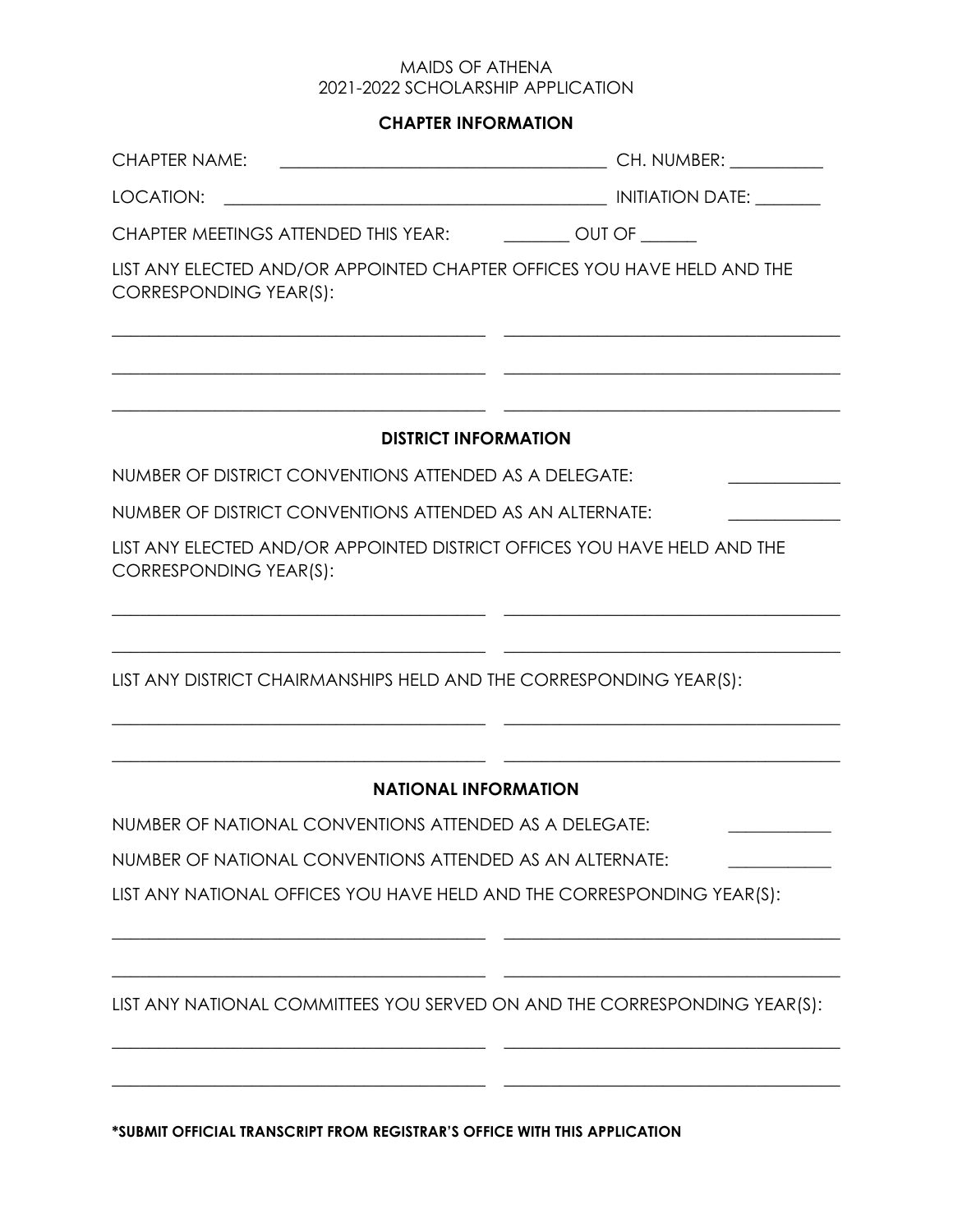#### **ACADEMIC INFORMATION**

COMPLETE SECTION A IF YOU ARE CURRENTLY A HIGH SCHOOL SENIOR. COMPLETE SECTION B IF YOU ARE CURRENTLY A COLLEGE UNDERGRADUATE OR GRADUATE STUDENT. **ALL APPLICANTS SHOULD ANSWER SECTION C.** PLEASE NOTE THAT "COLLEGE" HAS BEEN USED TO INDICATE ANY COLLEGE, UNIVERSITY, OR ANY ACCREDITED POST-SECONDARY INSTITUTION OF HIGHER LEARNING.

#### **SECTION A: HIGH SCHOOL SENIOR**

|                                                            | EXPECTED GRADUATION DATE: ________________________________CLASS RANK: ________ OUT OF ______                             |
|------------------------------------------------------------|--------------------------------------------------------------------------------------------------------------------------|
|                                                            | <u> 1986 - Johann Stein, Amerikaansk politiker (</u>                                                                     |
|                                                            |                                                                                                                          |
|                                                            |                                                                                                                          |
| <b>HAVE YOU BEEN ACCEPTED?</b>                             | <u> 1990 - Jan James James Barnett, fransk politik (d. 1980)</u>                                                         |
|                                                            |                                                                                                                          |
| SECTION B: COLLEGE UNDERGRADUATE/GRADUATE STUDENT          |                                                                                                                          |
|                                                            |                                                                                                                          |
|                                                            |                                                                                                                          |
|                                                            |                                                                                                                          |
| CURRENT MAJOR OR COURSE OF STUDY:                          | <u> 1989 - Johann John Stein, markin fan it fjort fan it fjort fan it fjort fan it fjort fan it fjort fan it fjort f</u> |
| <b>SECTION C: ALL APPLICANTS</b>                           |                                                                                                                          |
| SCHOOL/COLLEGE:                                            | LIST ANY ACADEMIC OR SCHOLASTIC AWARDS, HONORS, OR DISTINCTIONS IN HIGH                                                  |
|                                                            |                                                                                                                          |
|                                                            |                                                                                                                          |
| LIST ANY EXTRA-CURRICULAR ACTIVITIES OR SPECIAL INTERESTS: |                                                                                                                          |
|                                                            |                                                                                                                          |
|                                                            |                                                                                                                          |